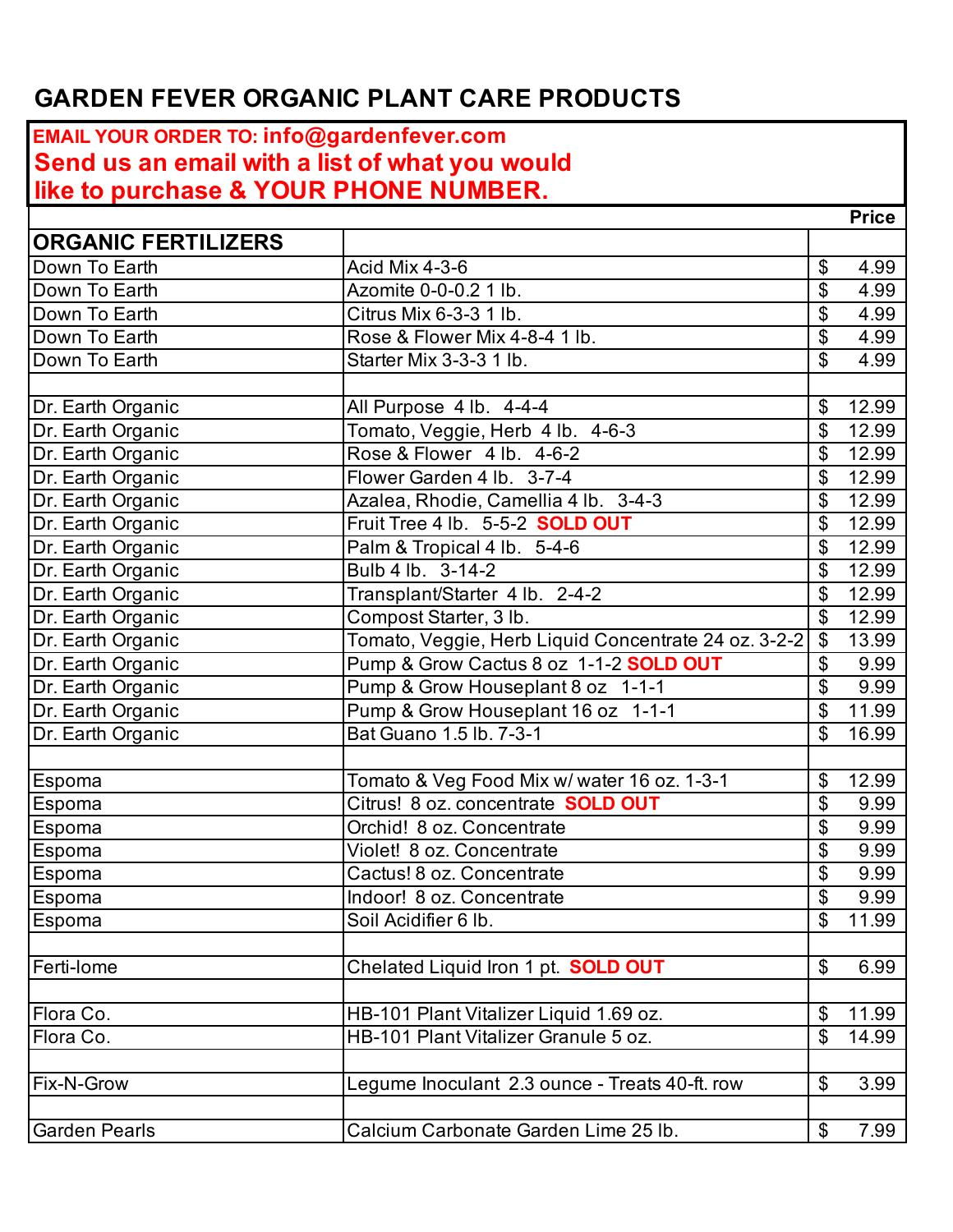| Gardner & Bloome Organic                       | All Purpose 4 lb. 4-4-4                                  | \$             | 10.99        |
|------------------------------------------------|----------------------------------------------------------|----------------|--------------|
| Gardner & Bloome Organic                       | All Purpose 12 lb. 4-4-4                                 | \$             | 25.99        |
| Gardner & Bloome Organic                       | Paradise All Purpose 4 lb. 5-5-5                         | \$             | 15.99        |
| Gardner & Bloome Organic                       | Paradise All Purpose 25 lb. 5-5-5                        | \$             | 65.99        |
| Gardner & Bloome Organic                       | Rose & Flower 4 lb. 4-6-2                                | \$             | 10.99        |
| Gardner & Bloome Organic                       | Rose & Flower 12 lb. 4-6-3                               | \$             | 25.99        |
| Gardner & Bloome Organic                       | Tomato, Veggie, Herb 4 lb. 4-6-3                         | \$             | 10.99        |
| Gardner & Bloome Organic                       | Tomato, Veggie, Herb 12 lb. 4-6-3                        | \$             | 25.99        |
| Gardner & Bloome Organic                       | Bud & Bloome 4 lb. 3-7-4 SOLD OUT                        | \$             | 10.99        |
| Gardner & Bloome Organic                       | Citrus & Fruit Tree 4 lb. 8-4-2                          | \$             | 10.99        |
| Gardner & Bloome Organic                       | Rhodie, Azalea, Camellia 4 lb. 4-5-2                     | \$             | 10.99        |
|                                                | (Acid Fert.- excellent for Blueberries)                  |                |              |
| Gardner & Bloome Organic                       | Rhodie, Azalea, Camellia 12 lb. 4-5-2                    | $\mathfrak{L}$ | 25.99        |
|                                                | (Acid Fert.- excellent for Blueberries)                  |                |              |
| Gardner & Bloome Organic                       | Starter Fertilizer 4 lb. 3-5-2                           | \$             | 10.99        |
| Gardner & Bloome Organic                       | Lawn Food 18 lb. 8-1-1                                   | \$             | 36.99        |
| Gardner & Bloome Organic                       | Bone Meal 4 lb. 3-15-0                                   | \$             | 10.99        |
| Gardner & Bloome Organic                       | Liquid High Growth 1Qt 4-0-2                             | \$             | 21.99        |
| Gardner & Bloome Organic                       | Worm-Gro 8 Qt - Earth Worm Castings                      | \$             | 9.99         |
| Gardner & Bloome Organic                       | Worm-Gro 20 Qt - Earth Worm Castings SOLD OUT            | $\mathfrak{L}$ | 11.99        |
|                                                |                                                          |                |              |
| Liquinox                                       | Vitamin B-1 Transplant Solution 1 qt. <b>SOLD OUT</b>    | $\mathfrak{S}$ | 6.99         |
| Liquinox                                       | Vitamin B-1 Transplant Solution 1 gallon <b>SOLD OUT</b> | \$             | 17.99        |
|                                                |                                                          |                |              |
| Malibu Compost Tea Bags                        | Fruit, Veggies, Tomatoes, 4 bags                         | $\mathbb{S}$   | 17.99        |
|                                                |                                                          |                |              |
| Neptune's Harvest                              | Fish Fertilizer 2-4-1 18 oz.                             | \$             | 14.99        |
| Neptune's Harvest                              | Fish & Seaweed Fertilizer 2-3-1, 18 oz.                  | \$             | 14.99        |
|                                                |                                                          |                |              |
| Maxicrop                                       | Liquid Seaweed 0-0-1 32 oz.                              | \$             | 16.99        |
| Maxicrop                                       | Liquid Seaweed 0-0-1 1 gal.                              | \$             | 37.99        |
|                                                |                                                          |                |              |
| <b>Organic Nutrients</b>                       | Insect Frass 2-2-2, 2 lb.                                | \$             | 26.99        |
|                                                |                                                          |                |              |
| <b>Pacific Northwest Organics</b>              | Kelp Help 1 qt.                                          | \$             | 16.99        |
| <b>Pacific Northwest Organics</b>              | Fish On Fish Fertilizer 2-3-0.2                          | \$             | 18.99        |
|                                                |                                                          |                |              |
| Down To Earth                                  | Granular Mycorrhizal Fungi 8 oz.                         | \$             | 19.99        |
| Down To Earth                                  | Soluable Mycorrhizal Fungi 4 oz.                         | \$             | 17.99        |
|                                                |                                                          |                |              |
| Superthrive                                    | Superthrive with Kelp 4 oz.                              | $\mathfrak{L}$ | 16.99        |
|                                                |                                                          |                |              |
| <b>BULK DEPARTMENT</b>                         |                                                          |                |              |
| Bulk Amendments - Packaged in 1 & 2 pound bags |                                                          |                | <b>Price</b> |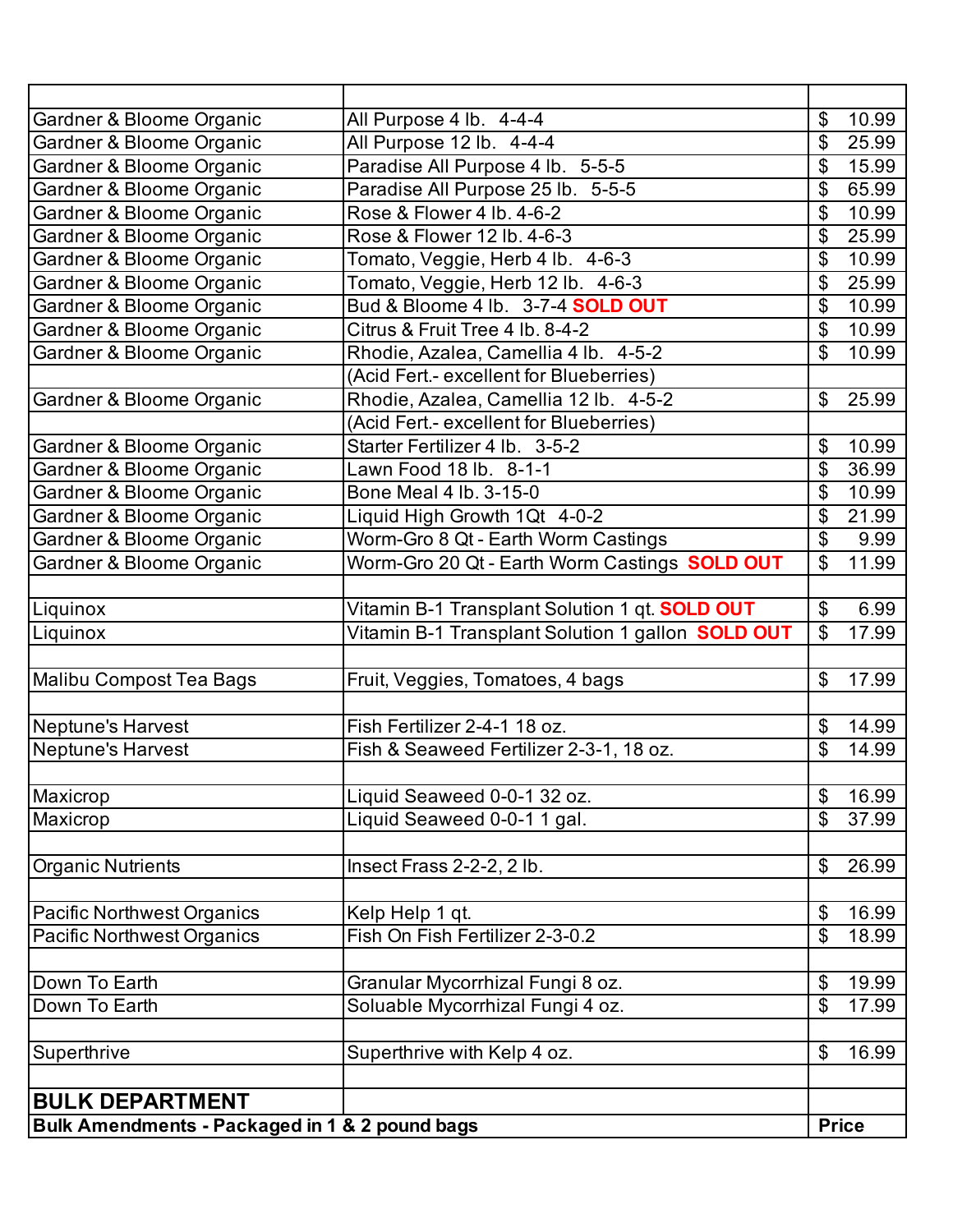| Agricultural Gypsum                       |                                                               | \$1.99 lb.                 |
|-------------------------------------------|---------------------------------------------------------------|----------------------------|
| Alfalfa Meal (2.5-0-0)                    |                                                               | \$1.99 lb.                 |
| Blood Meal (13-0-0)                       |                                                               | \$1.99 lb.                 |
| <b>Bone Meal (2-14-0)</b>                 |                                                               | \$1.99 lb.                 |
| Corn Gluten Meal (10-0-0)                 | 2 lb per 100 sq. ft./Also used as a pre-emerget weed control. | \$1.99 lb.                 |
| Flax Seed Meal (6-1-1)                    |                                                               | \$1.99 lb.                 |
| <b>Glacial Rock Dust</b>                  |                                                               | \$1.99 lb.                 |
| <b>Kelp Meal (0-0-3)</b>                  |                                                               | $$1.99$ lb.                |
| Lawn & Garden Lime                        |                                                               | \$1.99 lb.                 |
| Lawn & Garden Lime                        | 20 lb. bag - 20 lb. per 1000 sq. ft.                          | 7.99<br>\$                 |
| Lawn, Garden & Turf Organic Fert. (9-3-7) |                                                               | $$1.75$ lb.                |
| Rock Phosphate (0-3-0)                    |                                                               | \$1.99 lb.                 |
|                                           |                                                               |                            |
| <b>PRODUCTS SOLD IN BULK</b>              |                                                               | <b>Price</b>               |
| <b>All Natural Coconut Coir Fiber</b>     | <b>SOLD OUT</b>                                               | \$.99 lb.                  |
| <b>Chicken Grit</b>                       |                                                               | \$.39 lb.                  |
| Buckwheat (cover crop)                    |                                                               | \$1.99 lb.                 |
| Crimson Clover (cover crop)               | <b>SOLD OUT</b>                                               | \$4.99 lb.                 |
| Annual Rye Grass (cover crop)             |                                                               | \$1.99 lb.                 |
| Winter Peas (cover crop)                  |                                                               | \$1.99 lb.                 |
| Fava Beans (cover crop)                   |                                                               | \$1.99 lb.                 |
|                                           |                                                               |                            |
| NATURAL PLANT CARE PRODUCTS               |                                                               |                            |
| <b>Biosafe</b>                            | Fruit & Veg Wash Spray 16 oz.                                 | <b>Price</b><br>\$<br>8.99 |
|                                           |                                                               |                            |
| Bonide                                    | Liquid Copper Fungicide Concentrate 16 oz.                    | \$<br>23.99                |
| <b>Bonide</b>                             | Sulfur Plant Fungicide 1 lb.                                  | \$<br>9.99                 |
| Bonide/Captain Jack's                     | Neem Oil 32 oz. RTU <b>SOLD OUT</b>                           | 13.99                      |
| Bonide                                    | Orchard Spray Concentrate 16 oz.                              | 21.99<br>\$                |
| Bonide                                    | Garden Dust 1 lb                                              | \$<br>9.99                 |
| Bonide/Captain Jack's                     | Flower & Veg Garden Dust 1.5 lb.                              | \$<br>7.99                 |
| Bonide/Captain Jack's                     | Deadbug Brew RTU Spray 32 oz.                                 | \$<br>11.99                |
| Bonide/Captain Jack's                     | Deadbug Brew Concentrate 16 oz.                               | \$<br>24.99                |
| <b>Bonide</b>                             | Rot-Stop 32 oz. ready to use                                  | \$<br>11.99                |
| <b>Bonide</b>                             | Tomato & Blossom Set Spray 8 oz.                              | \$<br>5.99                 |
| <b>Bonide</b>                             | BurnOut Weed & Grass Killer Concentrate 128 oz.               | \$<br>59.99                |
|                                           |                                                               |                            |
| Monterey                                  | Complete Disease Control Concentrate 8 oz.                    | \$<br>19.99                |
|                                           |                                                               |                            |
| <b>Natural Guard</b>                      | Caterpillar Killer with Bt 32 oz. spray                       | \$<br>15.99                |
| <b>Natural Guard</b>                      | Caterpillar Killer with Bt concentrate 16 oz.                 | \$<br>12.99                |
| <b>Natural Guard</b>                      | Diatomaceous Earth - 4lb. Bag                                 | \$<br>19.99                |
| <b>Natural Guard</b>                      | Diatomaceous Earth - 7 oz. puffer bottle                      | \$<br>12.99                |
|                                           |                                                               |                            |
| <b>Natural Guard</b>                      | Horticultural Oil - 1 pint                                    | \$<br>13.99                |